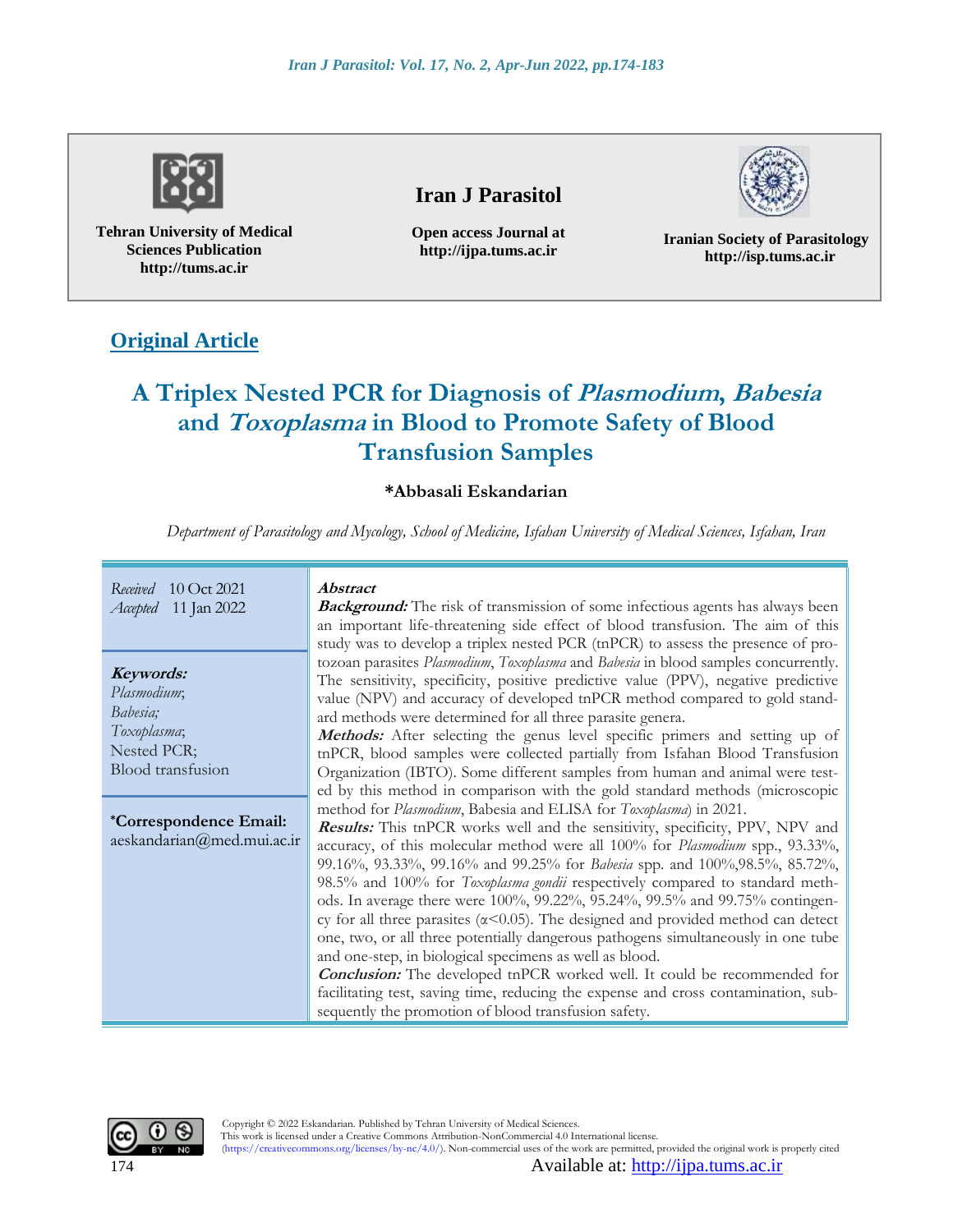## **Introduction**

lood transfusion is an important and crucial stage of patients' care across almost all medical and surgical disciplines (1). Standard practices should include appropriate testing, selection of donors, blood donation screening, blood compatibility testing, issuance of blood bags in either routine or emergency situations, proper use of blood or return of required units after a problem, and reports of blood transfusion reactions. These are all key aspects that should be used in standard procedures (2). *B*

Screening tests are performed for some known and important microbial agents in blood establishments as a common practice. In Iran, screening tests for hepatitis B and HIV virus, *Treponema pallidum* are performed on all blood donors according to IBTO standards. However, for various reasons, zero risk is not possible (3).

Blood transfusion is susceptible to infection with several dangerous infectious agents, including bacteria, viruses, parasites and fungi. In particular, any factor that may have an intracellular life cycle can be transmitted through blood transfusion.

The transmissibility of an organism depends on several factors ;(i) the presence of the organism in the blood during the infection, (ii) the carrier phase of the infection caused by the infection and (iii) the organism's ability to survive in the stored blood (4).

Many parasitic diseases are transmitted through blood transfusions. *Plasmodium* is a major concern, while toxoplasmosis, babesiosis and visceral leishmaniasis also contribute to the same risk in different geographical areas (1, 3, 5).

*Plasmodium* is a protozoan infection that is almost transmitted by *Anopheles* mosquito bites. In some cases, infection is also caused by direct injection of infected blood, such as blood transfusions (6). The first case of *Plasmodium* transmission was reported in 1911 (7). People

with premonition from endemic areas, with partial immunity to malaria, may have mild fever or even no symptoms which may maintain parasites at low densities. It is generally assumed that asymptomatic infections are frequent in areas of high malaria transmission, where people rapidly receive immunity  $(8)$ . There are several reasons why *Plasmodium* is a transferable threat. Malaria parasites can survive for up to 20 days at temperatures between 2 and 6 degrees Celsius, which is a good condition for the parasite to survive in the blood bank. Although whole blood and erythrocyte derivatives are the most common sources of this parasite, cases of blood derivatives containing infected red blood cells (RBCs) such as platelets, leukocytes, and fresh frozen plasma as well as frozen RBCs can also contain parasites. Selection of donors or screening of blood donors through interviews in many countries is the only step in preventing blood borne infections such as malaria (9). Malaria symptoms may develop several weeks after blood transfusion, depending on the number of parasites in the freezing. The patient may not have the potential history of malaria exposure and will usually present with nonspecific symptoms without a marked fever. Delay in diagnosis can lead to patient death, especially if *P. falciparum* is involved (6). In 2017, the number of people with malaria is estimated to be 219 million, with deaths from 435,000 to 607,000. Between 2010 and 2017, the highest number reported in Africa (10). In the eastern Mediterranean region including Iran, malaria is one of the most important public health problems that occur mainly in the southeast of Asia (3, 9).

Another parasite that may be transmitted through blood transfusions is *T. gondii*. Toxoplasmosis is a zoonotic disease caused by this parasite in a variety of warm-blooded vertebrates such as humans, livestock, birds, marine mammals, etc. (11). Almost one-third of the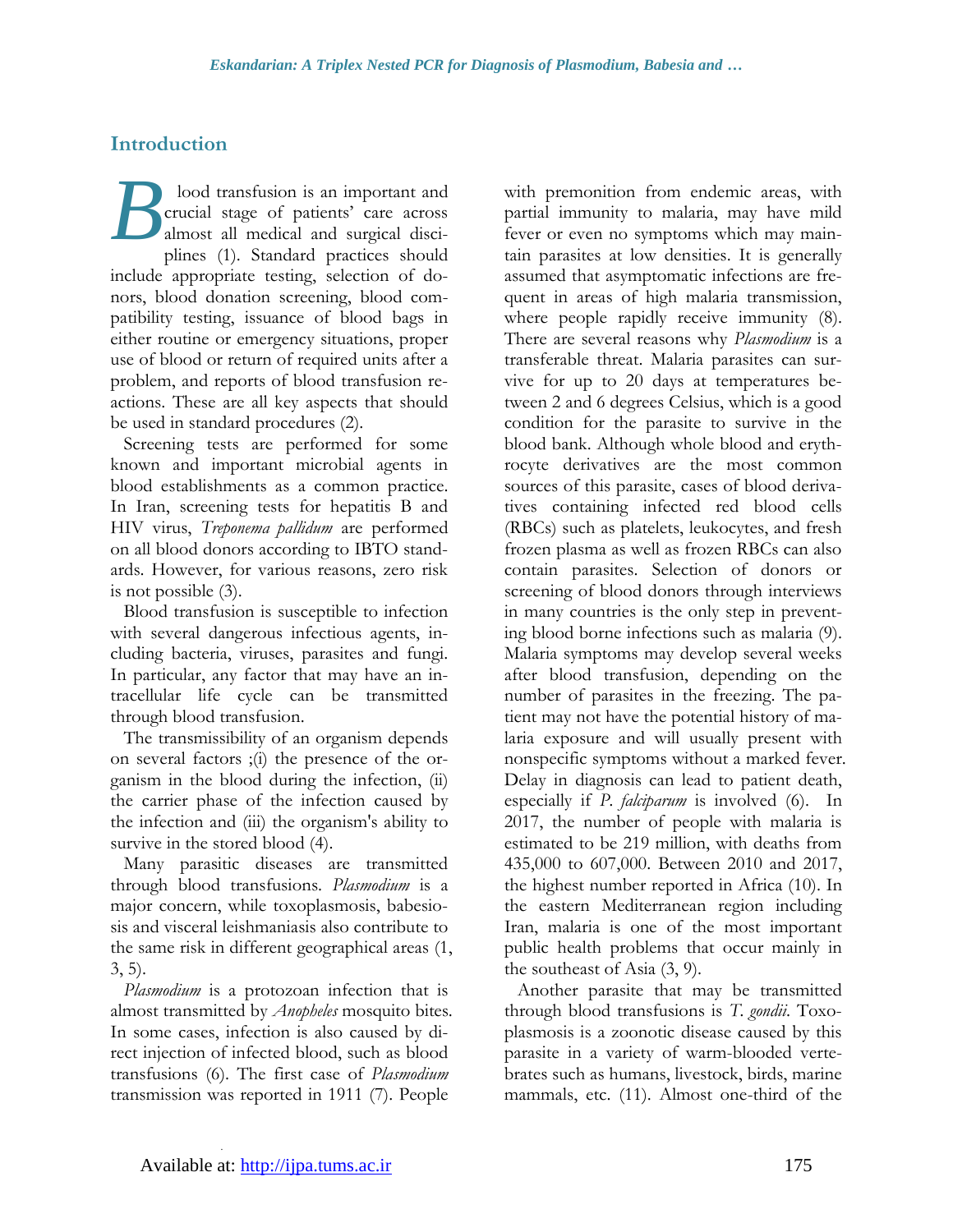world's population is infected with these protozoa. Although toxoplasmosis is a mild disease in people with a strong immune system, it is life-threatening in neonate's immune deficient and cancer patients. The infection is usually transmitted through consumption of oocyst-contaminated food and water, consumption of raw meat and vertical transmission during pregnancy. In addition, *Toxoplasma* infection can be transmitted from a positive serum donor to a negative serum recipient through organ transplantation and renal blood transfusion or transfusion of white blood cells (12). This parasite can cause severe acute complications such as encephalitis in immune deficient cases (13).

*T. gondii* can be transmitted through renal blood or leukocyte transfusions. It can survive in citrate blood at 5 degrees Celsius for more than 50 days; therefore, accumulation of blood packs during storage cannot delay and prevent the transmission of infection (14).

Another parasite that can be transmitted by blood is *Babesia*. In the United States, induced babesiosis has been reported by blood transfusions (15). The geographical distribution of *Babesia* is increasing. In addition, *Babesia* species has been recognized in many parts of the world. Babesiosis is a parasitic infection caused by a number of *Babesia* spp., most of which are *B. microti* and *B. doncani*, which is transmitted by tick (16).

In healthy young people, the parasite usually causes limited infection, often asymptomatic. However, it can be considered carriers of the parasite. However, high-risk patients, such as AIDS patients, splenectomies individuals, hemophilia, sickle cell disease, thrombosis, or the elderly are at risk for the disease and may cause severe infections in these individuals that may even lead to death (16, 17).

The aim of this study was to develop a (tnPCR) to assess the presence of protozoan parasites *Plasmodium*, *Toxoplasma* and *Babesia* in blood samples simultaneously.

## **Materials and Methods**

### **Parasite sources and preparation**

Infected blood samples, which some infected to *Plasmodium* and some to *Babesia* were prepared and counted its parasitemia using microscopy method. Intraperitoneal fluid from mice that inoculated with RH strain of *T. gondii* aspirated 4 days after infection, all as parasite sources. Using normal human bloodwhich was carefully tested using microscopic methods-was used for preparation of serial number of parasites; 50, 5 and 1 parasite/ $\mu$ L of blood separately for each parasite. After calculation, the parasites were suspended in 0.5 mL of normal blood and placed in a micro tube. Thick and thin blood smears were prepared from each serial in triplicate and stained with Giemsa for counting and calculation of parasitemia.

DNA extraction: DNA from each blood sample containing a determined parasite number was extracted separately according to the instructions provided by the Genetbio company kit (South Korea). The quality and quantity of the purified DNA assessed with a NanoDrop spectrophotometer.

Nested PCR setting up: The nested PCR was set up for each parasite separately with specific parasitemia and thereafter ensuring its good performance, the multiplex nested PCR set up for all three parasites. The genus specific primers are mentioned in Table 1. The PCR with the following thermal program was used for simultaneous detection of 3 protozoa. Five minutes (min) at 95°C and then 30 cycles (for first step) 1 min at  $95^{\circ}$ C, 1 min at  $56.5^{\circ}$ C and 1 min at 72°C, as well as 26 cycles (second phase), the samples were incubated for 45s at 95°C 70s at 61°C and 45s at 72°C, and then the specimen was incubated for 5 min at 72°C. The PCR products were visualized with gel electrophoresis and green viewer.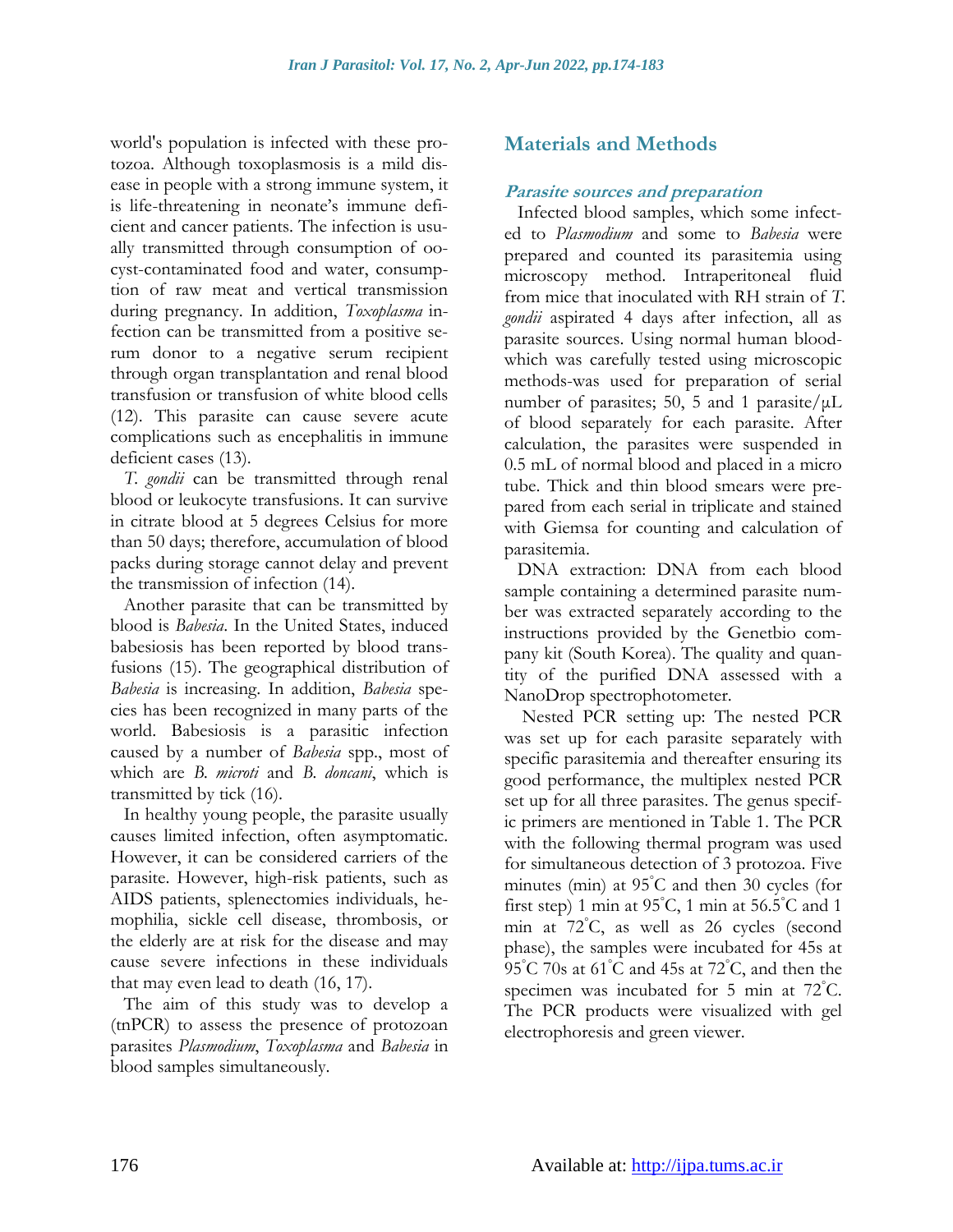#### *Eskandarian: A Triplex Nested PCR for Diagnosis of Plasmodium, Babesia and …*

| <i>Parasite</i> | <b>Stage</b>  | Primers assigns and sequences          | Reference |
|-----------------|---------------|----------------------------------------|-----------|
|                 | <b>Nested</b> | Rplu1(tcaaagattaagccatgcaagtga)        | (18)      |
| Plasmodium      | one           | Rplu5 (cctgttgttgccttaaacttc)          |           |
|                 | <b>Nested</b> | Rplu3 (tttttataaggataactacggaaaagctgt) | (18)      |
|                 | two           | Rplu4 (tacccgtcatagccatgttaggccaatacc  |           |
| <i>Babesia</i>  | <b>Nested</b> | Bab5 (5'-aattacccaatcctgacacagg-3')    | (19)      |
|                 | one           | Bab8 (5'-tttggcagtagt tcgtctttaaca-3') |           |
|                 | Nested        | Bab6 (5'-gacacaggg aggtagtgacaaga-3')  | (19)      |
|                 | two           | Bab7(5'-cccaactgctcctattaaccattac-3')  |           |
|                 | <b>Nested</b> | F1 (ggaggactggcaacctggtgtcg)           | (20)      |
| Toxoplasma      | one           | R1 (ttgtttcacccggaccgtttagcag)         |           |
| gondii          | Nested        | Tox1(cggaaatagaaagccatgaggcactcc)      | 20)       |
|                 | two           | Tox2(acgggcgagtagcacctgaggagat)        |           |

|  | Table 1: Genus specific primers, which were used in tnPCR |  |  |  |  |  |
|--|-----------------------------------------------------------|--|--|--|--|--|
|--|-----------------------------------------------------------|--|--|--|--|--|

#### **Sample collection**

Due to the type of this project which was the designing and developing an applicable method, the artificial samples by adding some determined number of each parasite to define volume of normal human blood to make the 50, 5 and 1 parasites per microliter.

More than 150 samples were used altogether for setting up the PCR, especially tnPCR.

After setting up the tnPCR, 133 blood samples belonging to different origins were used for comparing the results of this method against gold standard tests (Table 2).

| Table 2: Comparative results of developed nested PCR against gold standards (microscopy for Plasmodium |
|--------------------------------------------------------------------------------------------------------|
| and Babesia and the ELISA for Toxoplasma gondii) on 133 samples                                        |

| <b>Row</b>     | Sample type    | Sample | Parasites were diagnosed |                             |                |
|----------------|----------------|--------|--------------------------|-----------------------------|----------------|
|                |                | size   | Plasmodium               | Babesia                     | Toxoplasma     |
|                |                |        |                          |                             | gondii         |
|                | Donors' blood  | 60     |                          |                             | $\overline{2}$ |
| $\overline{2}$ | Birds' blood   | 3      |                          |                             |                |
| 3              | Cows' blood    | 4      |                          | $\mathcal{D}_{\mathcal{L}}$ |                |
| 4              | Human pa-      | 24     |                          |                             | 12             |
|                | tients'        |        |                          |                             |                |
|                | blood/serum    |        |                          |                             |                |
| 5              | Animal pa-     | 22     | 10                       |                             |                |
|                | tients' serum  |        |                          |                             |                |
| 6              | Disease sheep, | 20     |                          | 14                          |                |
|                | horse, goats'  |        |                          |                             |                |
|                | blood          |        |                          |                             |                |
| Sum            |                | 133    | 11                       | 16                          | 14             |

#### **Analysis method**

The data were analyzed using a contingency table for comparing the accuracy of the new method with the gold standards method ( $\alpha$ 0.05).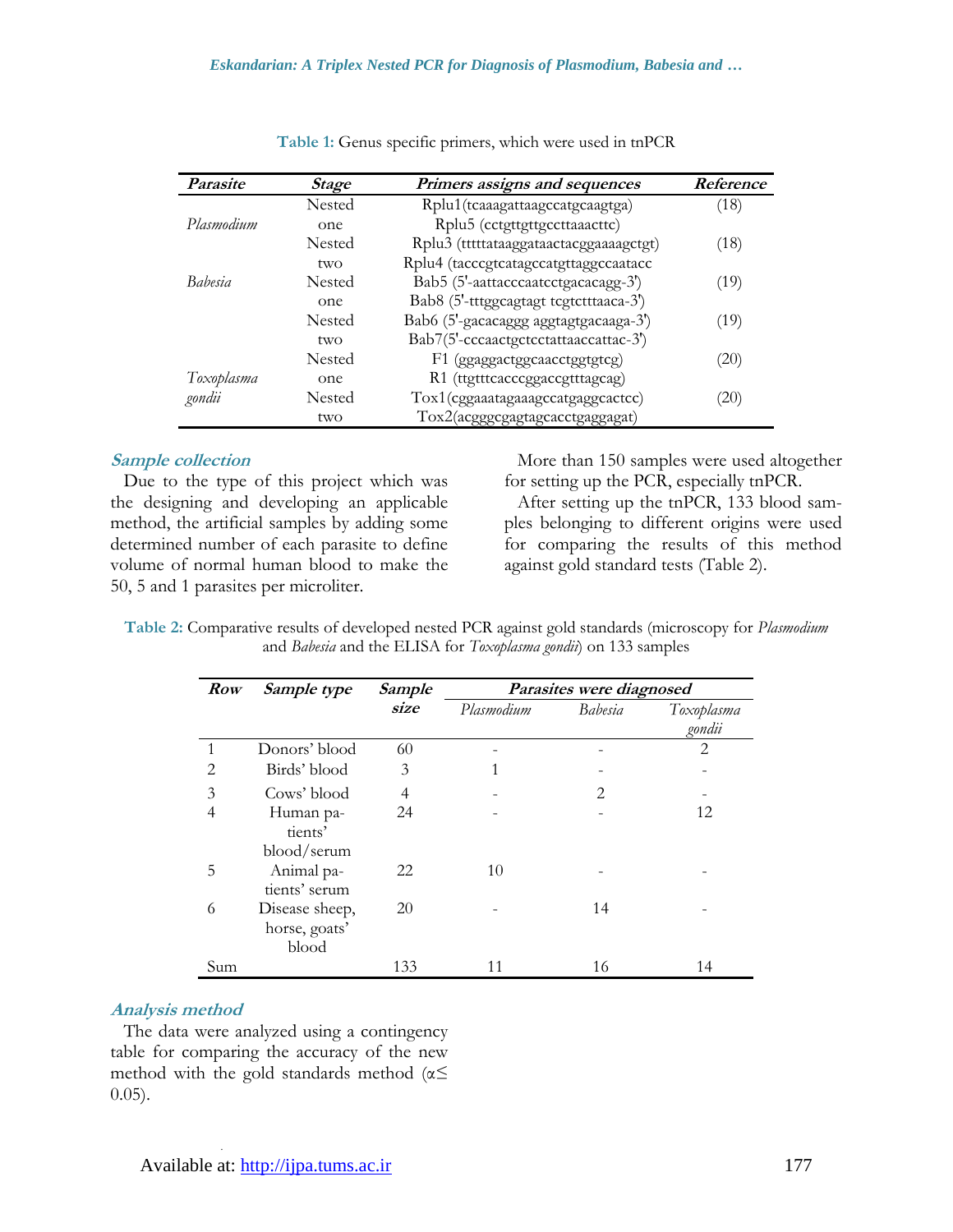### **Results**

Due to the format and object of this study, most of the time I focused on the set up and upgrading the nested PCR thereafter it is multiplexing. In the first step, the PCR was set up for each parasite specifically. At the second step, the tnPCR was set up. The results are shown in Fig.1 and 2.



**Fig. 1:** agarose gel electrophoresis showing PCR products obtained by triplex nested PCR (tnPCR). Nested PCR products electrophoresed on 2% agarose gel shows the specific band for each parasite

beside the positive and negative controls: 1. 100bp DNA size marker ladder 2. positive control (three bands of parasitic agents at the same line), 3. Negative control, 4. *Plasmodium*, 5. *Babesia*, 6. *Toxoplasma* specific bands separately



**Fig. 2:** Agarose gel electrophoresis showing triplex nested PCR (tnPCR) products in some human and animals' samples. Electrophoresis of tnPCR products of some human and animals' samples on 2% agarose gel 1. 100bp DNA size marker ladder 2. Bird blood sample (Negative), 3-6: cow blood samples from slaughterhouses (3 and 4 positives for *Babesia*), 7 and 8: sheep blood samples (positive for *Babesia*), 9 and 10: human blood samples (positive for malaria) on some real blood samples

Because the primers were genus specific for each parasite, 133 blood samples from humans and animal's origins were tested using my developed method as well as by standard methods, double blindly (Table 2). The sensitivity, specificity, PPV, NPV and accuracy were determined by contingency table analysis. These samples were used only for testing the performance of developed tnPCR not as a descriptive or clinical diagnostic project. The analysis of data was done accordance with contingency table formula for each parasite (Fig. 3).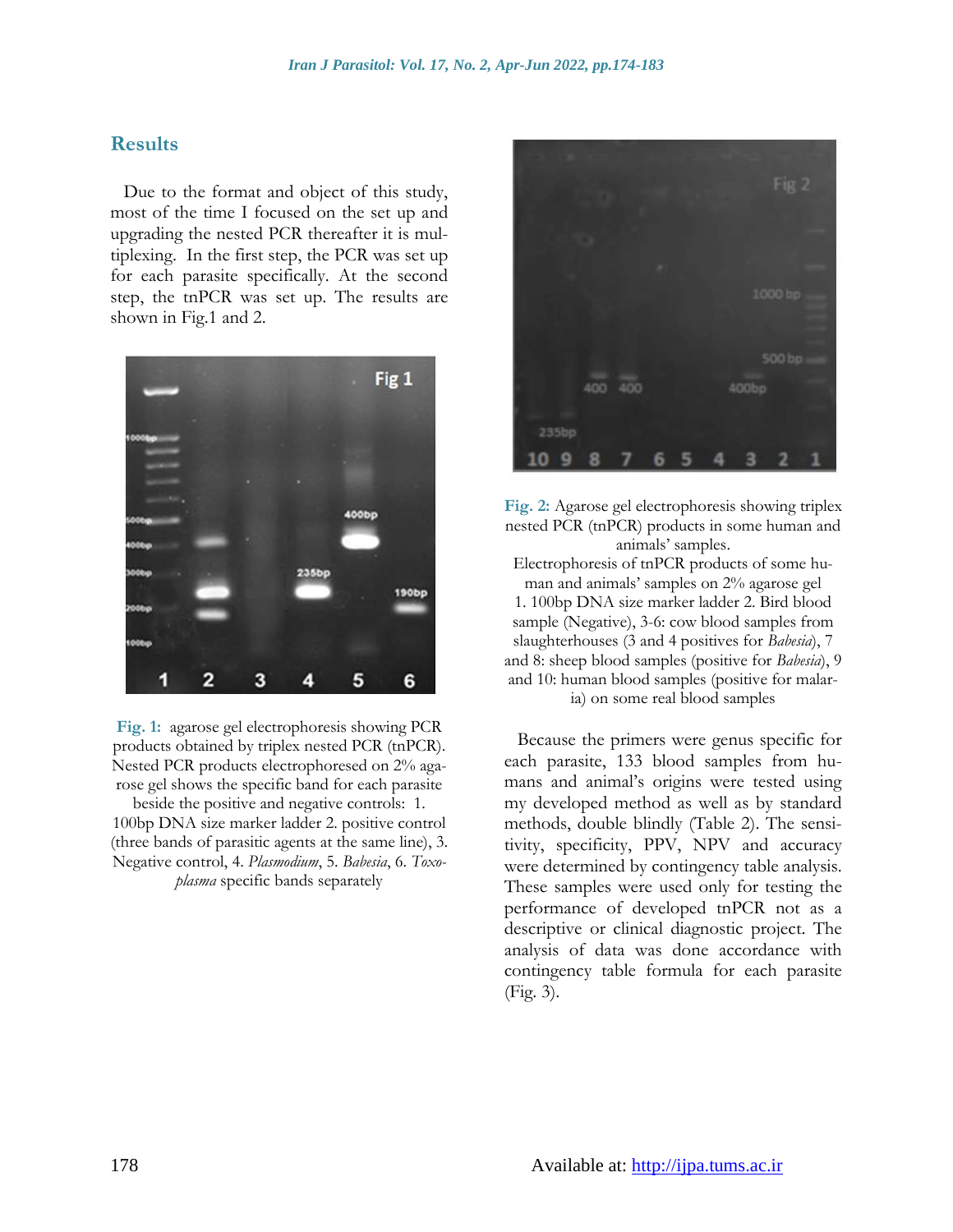

**Fig. 3:** contingency table and each character formula (Vihinen BMC Genomics2012,13 (Suppl 4): S2 [http://www.biomedcentral.com/1471-2164/13/S4/S2\)](http://www.biomedcentral.com/1471-2164/13/S4/S2)

The data of this study showed that this tnPCR worked well. The sensitivity, specificity, PPV, NPV, and accuracy, of this molecular method compare gold standard methods determined using contingency are shown in Tables 3-5. The designed and provided method can detect one, two, or all three potentially dangerous pathogens simultaneously in one tube and one-step, in biological specimens as well as blood.

**Table 3:** Contingency table of tnPCR method against microscopy as gold standard for *Plasmodium* spp. gold standard method (microscopy)

| tnPCR test | <b>Positive</b> | <b>Negative</b> | Positive predictive<br>value          |
|------------|-----------------|-----------------|---------------------------------------|
| Positive   | 15              |                 | $15/15=100%$                          |
| Negative   |                 | 118             | neg. predictive value<br>118/118=100% |
| Parameters | Sensitivity     | Specificity     | Accuracy                              |
|            | $15/15=100%$    | 118/118=100%    | $133/133=100%$                        |

**Table 4:** Contingency table of tnPCR method against microscopy as gold standard for *Babesia* spp. gold standard method (microscopy)

| tnPCR      | <b>Positive</b> | <b>Negative</b> | <b>Parameters</b>     |
|------------|-----------------|-----------------|-----------------------|
| Positive   | 14              |                 | Pos. predictive val-  |
|            |                 |                 | ue<br>$14/15=93.33\%$ |
| Negative   |                 | 118             | Neg. predictive val-  |
|            |                 |                 | ue<br>118/119=99.16%  |
| Parameters | Sensitivity     | Specificity     | Accuracy              |
|            | 14/15=93.33%    | 118/119=99.16%  | 132/133=99.25%        |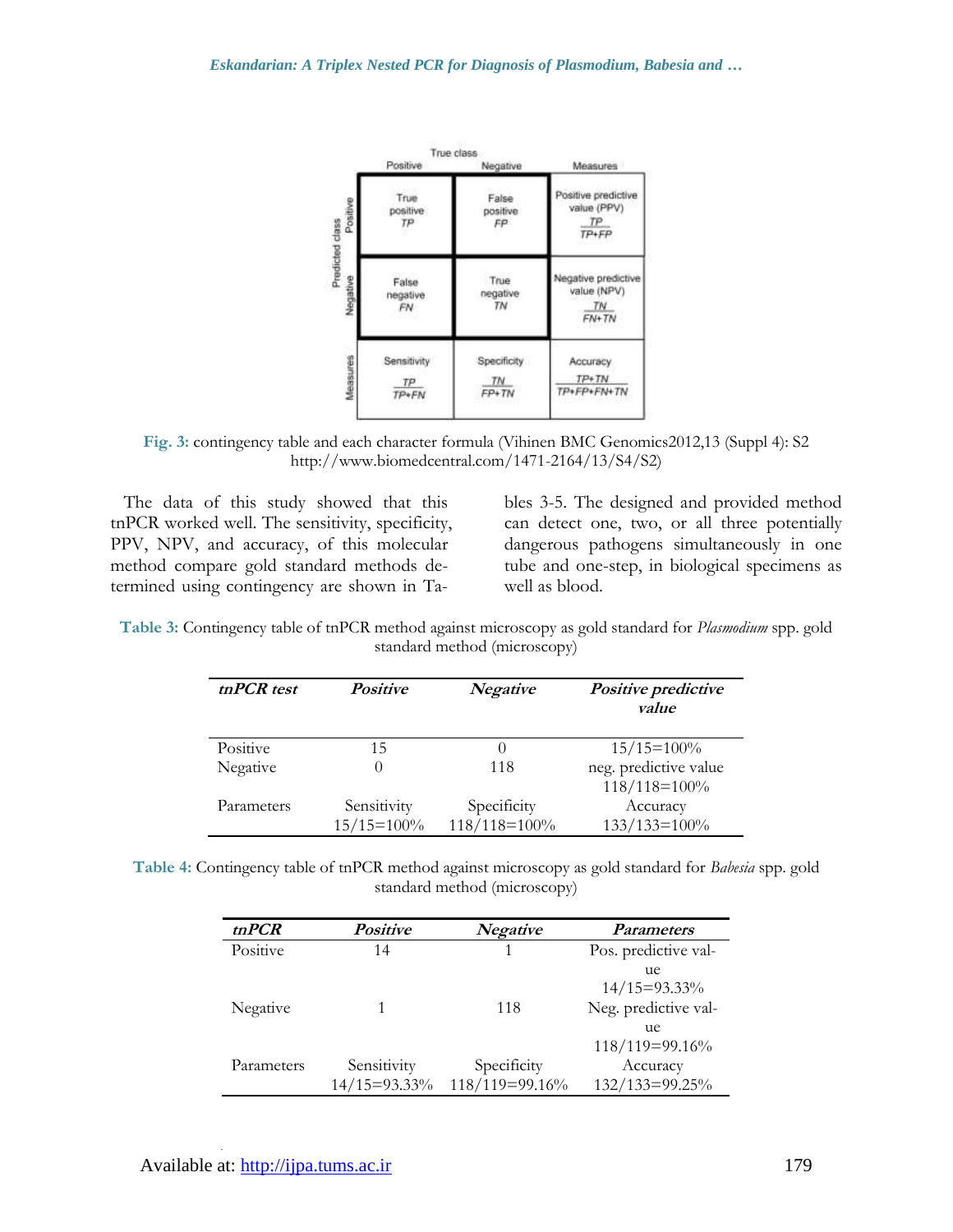| tnPCR      | <b>Positive</b> | Negative       | <i>Parameters</i>                         |
|------------|-----------------|----------------|-------------------------------------------|
| Positive   | 12              | 2              | Pos. predictive value<br>$12/14 = 85.72%$ |
| Negative   |                 | 131            | Neg. predictive val-<br>ue                |
|            |                 |                | 131/133=98.50%                            |
| Parameters | Sensitivity     | Specificity    | Accuracy                                  |
|            | $12/12=100%$    | 131/133=98.50% | 145/145=100%                              |

**Table 5:** Contingency table of tnPCR method against ELISA as gold standard for *Toxoplasma gondii* gold standard method (ELISA)

There was a considerable agreement between our developed tnPCR and gold standard methods. As a matter of fact, the newly developed tnPCR showed the same or higher accuracy in sensitivity, specificity, positive and negative predictive values and accuracy compared to the current gold standards. It worked with a high performance on human and different animals' blood and/or serum samples.

## **Discussion**

 Blood transfusion has been always one of the important issues in medicine however, some parasitic agents such as *Plasmodium* spp., *Babesia*, *Toxoplasm*a, *Borrelia*, *Trypanosoma*, *Leishmania,* may transfer from donors to recipients via blood transfusion, and so investigating of donated bloods or donors is a vital requirement.

There are a few routine tests for healthy checking of donated blood in many countries as well as Iran but these do not cover the above-mentioned pathogenic parasites completely.

Malaria after hepatitis is the most important organism transmitted by blood transfusion, *P. vivax* does not survive in the blood at 4°C for more than 96 hours while *P. malariae* and *P. falciparum* are able to survive up to 20 days. Malaria transmitted through blood transfusion can cause death of the blood recipient if not timely diagnosed and treated (21, 22). Severe malaria-related anemia is one of the factors that can occur in hospital blood recipients,

especially children, which can be a serious risk (6). *Babesia* is also a parasite that is transmitted through white blood cells and platelets containing intracellular parasites. The role of blood and blood products is important regarding this parasite. It is a protozoan parasite of human and animal red blood cells that *B. divergens*, a bovine parasite that can infect humans as well. Human infections have been predominantly seen in those without spleen, and parasites can also be transmitted through blood transfusion (7, 8). Toxoplasmosis is one of the most common parasitic diseases in the world that can survive for up to 50 days at  $4^{\circ}$ C in refrigerated blood bank conditions. So, one of the risk factors for seemingly healthy carriers is *Toxoplasma* (9, 23, 24). Since donated blood is not monitored for *T. gondii* infection in IBTO and on the other hand, blood recipients are sometimes immune compromised, so it is necessary to check the blood.

The sensitivity of PCR for detection was higher than that of microscopically. The accuracy and efficiency of this method is also much higher than that of the microscopic method, which increases the diagnostic value of this method (25). On the other hand, it is very important to design a method that can detect all three parasites simultaneously with high accuracy and sensitivity at the same time and save time and cost (26).

In a study on 130 blood samples from Thai people, they examined the presence of *P. falciparum* using microscopy and nested PCR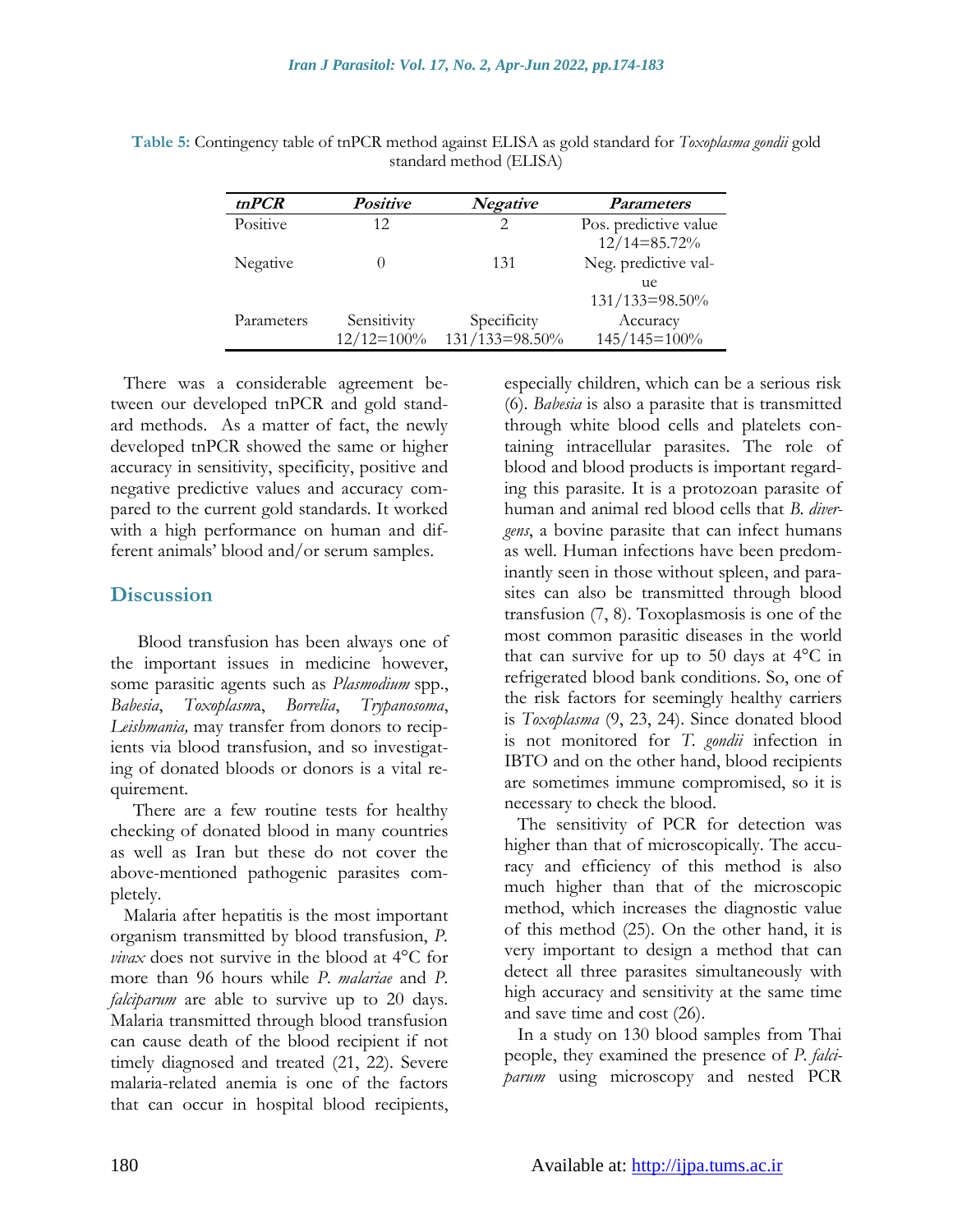methods, which revealed higher sensitivity for molecular methods than microscopy (27).

Accordingly, I developed a tnPCR to simultaneously detect all three parasitic agents *Plasmodium*, *Babesia*, and *Toxoplasma* in blood samples (the sensitivity was 100%, specificity 99.22%, PPV, NPV 95.24%, 99.50% and accuracy 99.75% in average for all three parasites molecular and microscopy methods respectively).

IgG and IgM anti- *T. gondii* antibody titers were determined by ELISA, 132 (52.8%) had IgG antibody and 3 (3.6%) had IgM antibody against *T. gondii*, indicating the presence of this organism in donated blood (28). In a study, 70 samples of patients suspected of having severe toxoplasmosis and demonstrated the high prevalence of toxoplasmosis (28, 29).

A study on blood donors referring to Hamadan blood transfusion was conducted, indicating the necessity of detecting this parasite in donated blood. Also, in a study on urine sample containing *Toxoplasma*, highlighted the value of the multiplex method in saving money, time, and efficiency and its high sensitivity compared to simple methods (30-32).

The results of the first molecular investigation on *P. falciparum* using the nested PCR and microscopy methods on some isolates from southern Iran was reported (33). Considering that even minor cases of this parasite can cause acute complications, especially in people with weakened immune systems, it is therefore necessary to investigate this parasite.

On the other hand, *Babesia* parasites have been widely reported in livestock, for example a study on 372 cattle, sheep and camel blood samples showed that 19 cases were positive by PCR in Isfahan (34).

## **Conclusion**

Two *T. gondii* infected samples were noticed between about 60 out of 133 samples from transfusion blood samples, so special attention should be paid to methods that can correctly identify the causative agent of infection. In addition, according to standard tests compared to molecular methods, this method has higher sensitivity and specificity than gold standard methods (microscopic and ELISA) and also has higher PPV and NPV compared to those methods.

## **Acknowledgements**

My deepest thanks to the Deputy of Research of Isfahan University of Medical Sciences for financial support, our colleagues in Parasitology and Mycology Department and Isfahan Blood Transfusion Organization.

## **Conflicts of interest**

The authors declare that there is no conflict of interest.

### **References**

- 1. O'Grady NP, Barie PS, Bartlett JG, et al. Guidelines for evaluation of new fever in critically ill adult patients: 2008 update from the american college of critical care medicine and the infectious diseases society of america. Crit Care Med. 2008;36:1330-49.
- 2. Storch EK, Custer BS, Jacobs MR, et al. Review of current transfusion therapy and blood banking practices. Blood Rev. 2019;38:100593.
- 3. World Health Organization (2021). Guidance on increasing supplies of plasma-derived medicinal products in low-and middle-income countries through fractionation of domestic plasma. WHO 2021.
- 4. McCullough J. Transfusion‐transmitted diseases. Transfusion-Transmitted Diseases. 2021;422-452.
- 5. Busch MP, Bloch EM, Kleinman S. Prevention of transfusion-transmitted infections. Blood. 2019;133(17):1854-1864.
- 6. Sarmah P, Dan M, Adapa D, et al. A review on common pathogenic microorganisms and their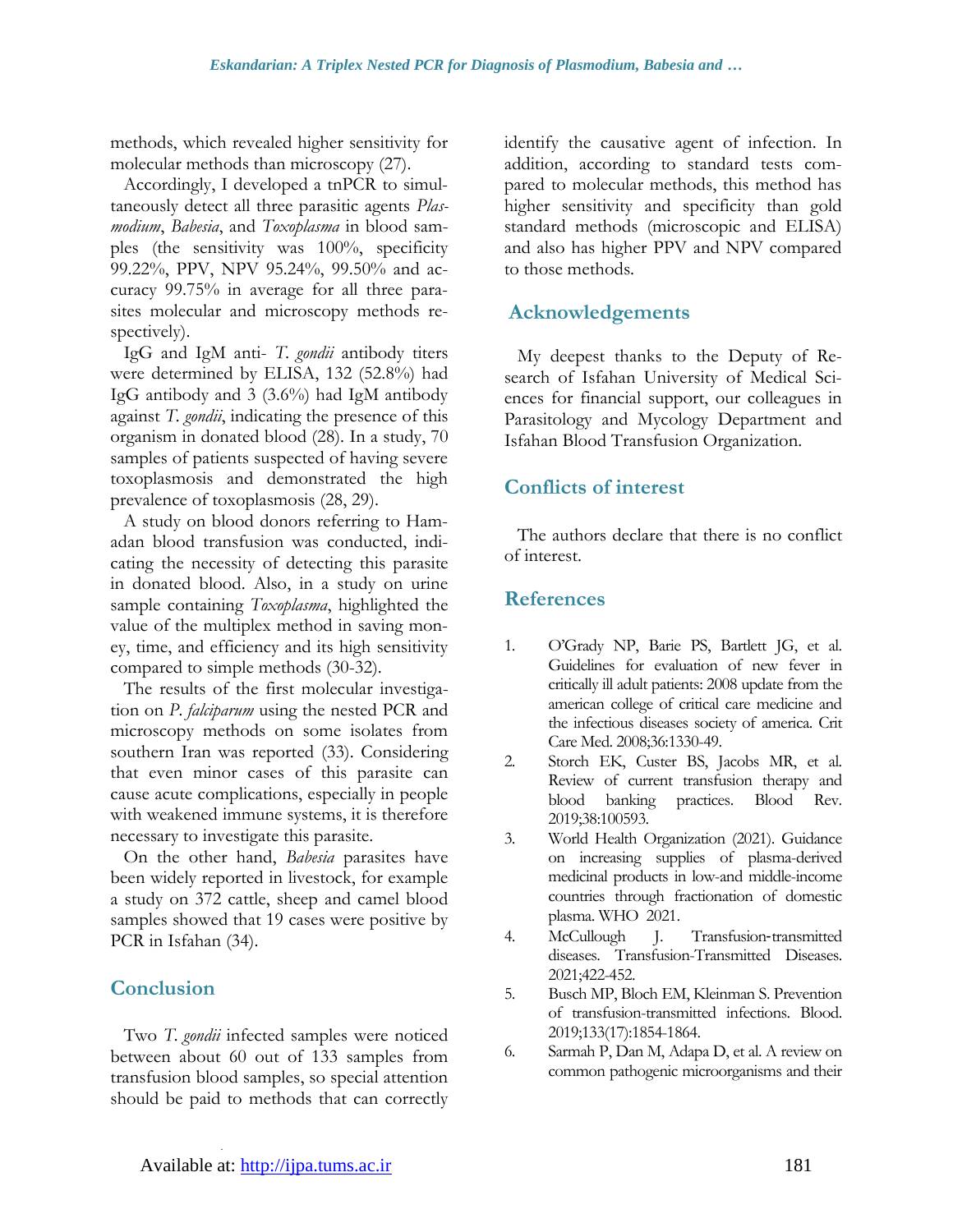impact on human health. Electronic Journal of Biology. 2018;14(1):50-58.

- 7. Brouwer EE, van Hellemond JJ, van Genderen PJ, et al. A case report of transfusiontransmitted *Plasmodium malariae* from an asymptomatic non-immune traveller. Malaria J. 2013;12(1):1-6.
- 8. Lima GF, Sanchez MCA, Levi JE, et al. Asymptomatic infections in blood donors harbouring *Plasmodium*: An invisible risk detected by molecular and serological tools. Blood Transfus. 2018;16:17-25.
- 9. Mardani A. Prevention strategies of transfusion-transmitted parasitic infections (ttpis): Strengths and challenges of current approaches, and evaluation of the strategies implemented in Iran. Parasite Epidemiol Control. 2020;9:e00141.
- 10. Schnittger L, Rodriguez AE, Florin-Christensen M, et al. Babesia: A world emerging. Infect Genet Evol. 2012;12(8):1788- 809.
- 11. Hill DE, Dubey JP. *Toxoplasma gondii*. Foodborne Parasites. Springer; 2018:119-138.
- 12. Sarkari B, Shafiei R, Zare M, et al. Seroprevalence and molecular diagnosis of *Toxoplasma gondii* infection among blood donors in southern Iran. J Infect Dev Ctries. 2014;8(4):543-7.
- 13. Derouin F, Pelloux H, Parasitology ESGoC. Prevention of toxoplasmosis in transplant patients. Clin Microbiol Infec. 2008;14:1089- 101.
- 14. Siegel SE, Lunde MN, Gelderman AH, et al. Transmission of toxoplasmosis by leukocyte transfusion. Blood. 1971;37(4):388-94.
- 15. Tonnetti L, Townsend RL, Deisting BM, et al. The impact of *Babesia microti* blood donation screening. Transfusion. 2019;59:593-600.
- 16. Leiby D. Babesiosis and blood transfusion: Flying under the radar. Vox sang. 2006;90(3):157-65.
- 17. Bloch EM, Herwaldt BL, Leiby DA, et al. The third described case of transfusion‐transmitted *Babesia duncani*. Transfusi. 2012;52:1517-22.
- 18. Doni NY, Zeyrek FY, Seyrek A. Detection of Plasmodium using filter paper and nested pcr for patients with malaria in sanliurfa, in turkey. Malar J. 2016; 15(1):299.
- 19. Kim JY, Cho SH, Joo HN, et al. First case of human babesiosis in korea: Detection and

characterization of a novel type of Babesia sp.(ko1) similar to ovine *Babesia*. J Clin Microbiol. 2007;45(6):2084-7.

- 20. Hierl T, Reischl U, Lang P, et al. Preliminary evaluation of one conventional nested and two real-time pcr assays for the detection of *Toxoplasma gondii* in immunocompromised patients. J Med Microbiol. 2004;53:629-632.
- 21. Bankole Henry O, Richard O, Eguagie Osareniro O, et al. Asymptomatic malaria among blood donors in Benin city Nigeria. Iran J Parasitol. 2014 9(3):415-422
- 22. Owusu-Ofori AK, Parry C, Bates I. Transfusion-transmitted malaria in countries where malaria is endemic: A review of the literature from sub-saharan africa. Clin Inft Dis. 2010;51(10):1192-8.
- 23. Thomas J, Ayieko P, Ogero M, et al. Blood transfusion delay and outcome in county hospitals in kenya. Am J Trop Med Hyg. 2017; 96(2):511-517.
- 24. Eskandarian A. Seroepidemiology of toxoplasmosis in admitted pregnant women in maternity ward of kowsar teaching and cure center in qazvin-2006. Iran J Med Microbiol. 2009;3:73-79.
- 25. Zakeri S, Najafabadi ST, Zare A, et al. Detection of malaria parasites by nested pcr in south-eastern, Iran: Evidence of highly mixed infections in Chahbahar district. Malar J. 2002; 1:2.
- 26. Lam W, Yeung AC, Tang JW, et al. Rapid multiplex nested pcr for detection of respiratory viruses. J Clin Microbiol. 2007;45(11):3631-3640.
- 27. Pöschl B, Waneesorn J, Thekisoe O, et al. Comparative diagnosis of malaria infections by microscopy, nested pcr, and lamp in northern thailand. The Am J Trop Med Hyg. 2010; 83(1):56-60.
- 28. Eskandarian AA, Jafarnezghad G-A, Akbari M. Seroprevalence of *Toxoplasma*-specific antibodies in patients suspected to have active toxoplasmosis: A cross-sectional survey. Adv Biomed Res. 2014; 3:236.
- 29. Ormazdi H, Sanikhani N, Hadighi R, et al. Investigation of antibodies (IGG and IGM) against *Toxoplasma gondii* in blood donors referred to Tehran Blood Transfusion Organization by ELISA. Urmia Medi J. 2010;21:212-216.